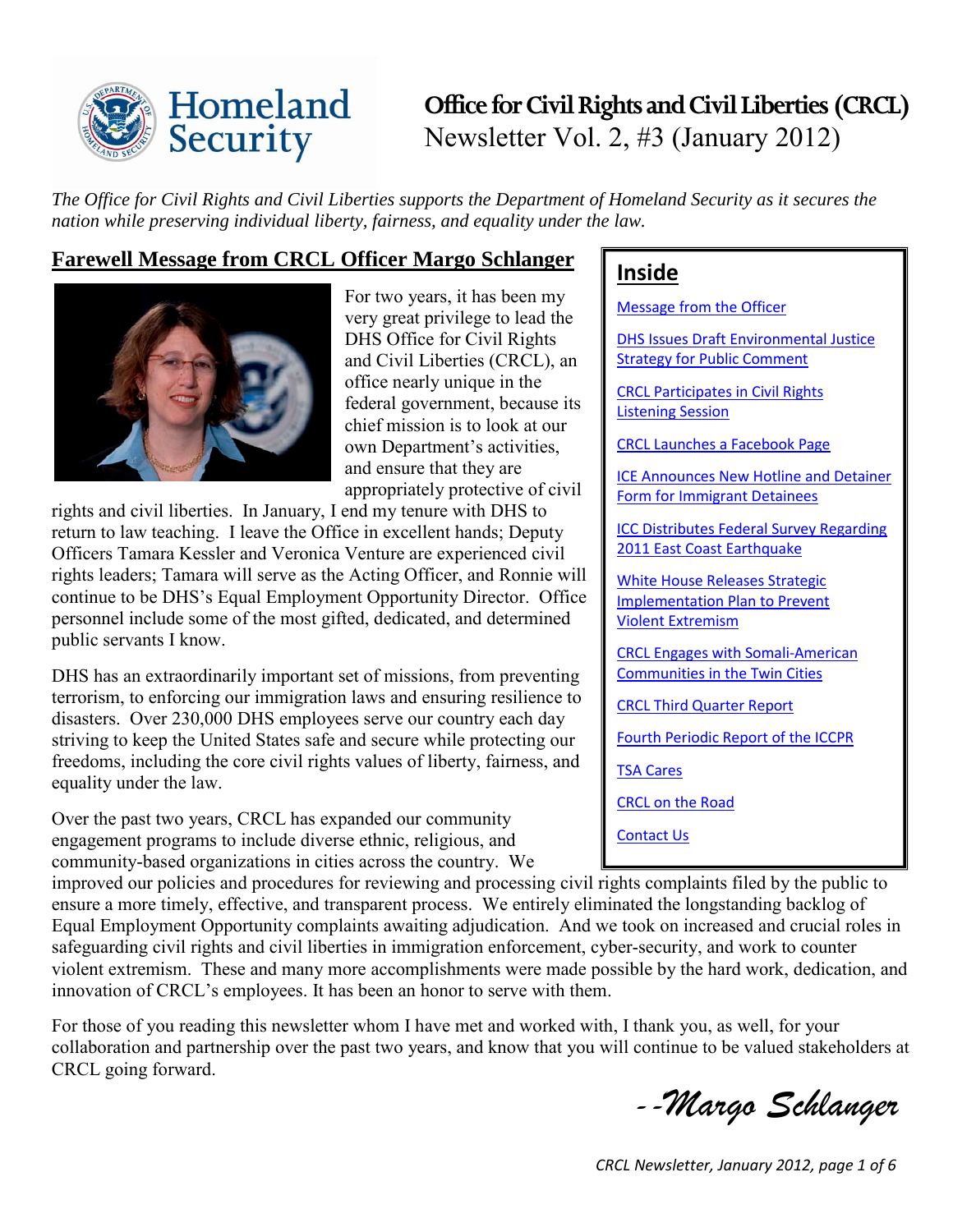# <span id="page-1-0"></span>**DHS Issues Draft Environmental Justice Survey for Public Comment**

DHS is pleased to announce the release for public comment of our [draft Environmental Justice Strategy.](http://www.dhs.gov/xabout/laws/dhs-environmental-justice-strategy.shtm) This draft strategy outlines DHS's approach to incorporating environmental justice into the homeland security missions most applicable to environmental justice considerations.

DHS is committed to meeting the goals of Executive Order 12898, "Federal Actions to Address Environmental [Justice in Minority Populations and Low-Income Populations"](http://www.epa.gov/environmentaljustice/resources/policy/exec_order_12898.pdf) and the interagency [Memorandum of](http://www.epa.gov/environmentaljustice/resources/publications/interagency/ej-mou-2011-08.pdf)  [Understanding on Environmental Justice and Executive Order 12898—](http://www.epa.gov/environmentaljustice/resources/publications/interagency/ej-mou-2011-08.pdf)which state that participating federal agencies should take into account environmental justice considerations as part of their policies, programs, and activities.

We invite you to comment on the draft strategy. Please send your comments via e-mail to [Environmental.Justice@hq.dhs.gov](mailto:Environmental.Justice@hq.dhs.gov) by Friday, January 13, 2012. DHS will then review those comments and finalize the strategy, while continuing our ongoing dialogue with stakeholders.

The draft Strategy is being released in coordination with several other federal agencies who, along with DHS, participate in an [Interagency Working Group on Environmental Justice.](http://www.epa.gov/environmentaljustice/interagency/index.html) Within DHS, offices and Components throughout the Department have actively participated in the creation of the strategy and in the Department's ongoing work on environmental justice.

As we work every day to help keep our nation safe, we are mindful of the impact of our activities on individuals and communities. We look forward to continuing this dialogue with stakeholders and the public on incorporating environmental justice practices into our homeland security efforts.

[Read the draft DHS Environmental Justice Strategy.](http://www.dhs.gov/xabout/laws/dhs-environmental-justice-strategy.shtm)

### <span id="page-1-1"></span>**CRCL Participates in Civil Rights Listening Session**

CRCL Officer Margo Schlanger recently participated in a listening session that bought together senior civil rights officials from Federal agencies and a host of national civil rights advocacy groups. The session was convened by the Assistant Attorney General for the Civil Rights Division, and included officials from the Department of Agriculture, the Department of Health and Human Services, the Department of Housing and Urban Development, and the Department of Labor.

The session began with an open panel discussion where government officials addressed a number of cross-sectional civil rights matters, including housing and labor issues as they relate to immigration enforcement. Following the panel, each Federal representative led a smaller breakout session to address concerns specific to their respective agencies. During the DHS break-out, Officer Schlanger heard from stakeholders about topics including automated systems and the importance of ensuring those systems are accessible for individuals with disabilities and those with limited English proficiency.



Overall, the session provided insightful and valuable information regarding ways in which the Federal government can continue to ensure civil rights protections throughout its activities and programs.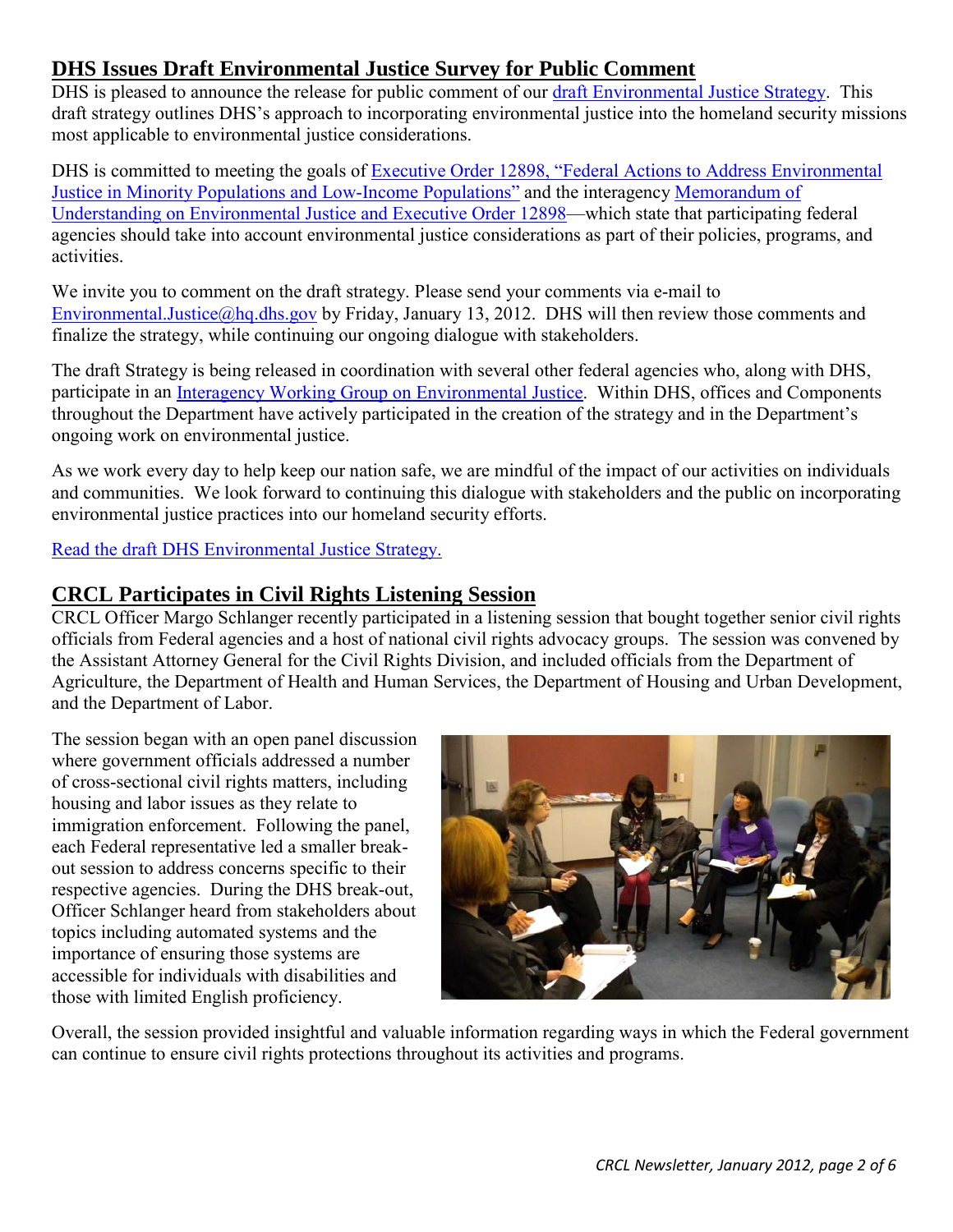# <span id="page-2-0"></span>**CRCL Launches a Facebook Page**

CRCL is pleased to announce the launch of our [Facebook page!](http://www.facebook.com/CivilRightsAndCivilLiberties) Our new page will allow CRCL to instantly connect with the public and share information about our work supporting the Department to secure the Nation while preserving individual liberty, fairness, and equality under the law.



Through our Facebook page, we aim to deepen and broaden our regular contact with diverse national and community-based organizations. Our page will highlight up-to-date information about CRCL's community engagement efforts; we'll also share information and resources you can use including our civil rights and civil liberties training materials and easy online access to file a civil rights complaint.

Through CRCL's Facebook page, we will share important information about DHS programs and policies and engage with our "friends" to receive feedback, and learn about civil rights and civil liberties issues occurring in communities throughout the country. We invite you to ["like" our Facebook page,](http://www.facebook.com/CivilRightsAndCivilLiberties) and start a conversation with us.

## <span id="page-2-1"></span>**ICE Announces New Hotline and Detainer Form for Immigrant Detainees**

U.S. Immigration and Customs Enforcement (ICE) recently announced new measures to ensure that individuals being held by local law enforcement on immigrant detainers are properly notified about their potential removal from the country and are made aware of their rights.

These measures include a new detainer form and the launch of a toll-free hotline that detained individuals can call if they are U.S. citizens or victims of crime. The hotline, 1-885-448-6903, will be staffed 24 hours a day, seven days a week, by ICE personnel at the Law Enforcement Support Center. Information collected through the hotline will be referred to the relevant ICE Enforcement and Removal Operations Field Office for immediate action. Translation services will also be available in several languages.

The [new detainer form](http://www.ice.gov/doclib/secure-communities/pdf/immigration-detainer-form.pdf) includes several features and provisions, such as: a notice advising the subject that ICE intends to assume custody, translated in several languages; directions for individuals who may have a civil rights or civil liberties complaint regarding ICE activities; and further emphasis that law enforcement agencies may only hold an individual for a period not to exceed 48 hours. Visit [ICE's website](http://www.ice.gov/news/releases/1112/111229washingtondc.htm) for more information.

### <span id="page-2-2"></span>**ICC Distributes Interagency Survey on the 2011 Earthquake Response**

The 5.8-magnitude earthquake that shook the Mid-Atlantic region this past August resulted in the evacuation of Federal agencies, and opened a discussion regarding how to improve the safety and security of Federal employees with disabilities during a disaster or emergency. Accordingly, the Interagency Coordinating Council on [Individuals with Disabilities and Emergency Preparedness \(ICC\)](http://www.dhs.gov/files/committees/editorial_0591.shtm) developed and disseminated a survey to evaluate the effectiveness of evacuation procedures during the earthquake for employees with disabilities throughout the federal government.

The survey was drafted by the ICC's Workplace subcommittee, which focuses on strategies to ensure that the development, implementation, and maintenance of workplace emergency preparedness plans fully incorporate the perspectives and needs of individuals with disabilities. The subcommittee will analyze the survey results to determine best practices and identify areas for necessary improvements to disaster protocols, including disabilityinclusive preparedness and evacuation procedures.

For more information on the ICC and disaster preparedness for individuals with disabilities, visit its [website,](http://www.dhs.gov/files/committees/editorial_0591.shtm) or email to [disability.preparedness@dhs.gov.](mailto:disability.preparedness@dhs.gov)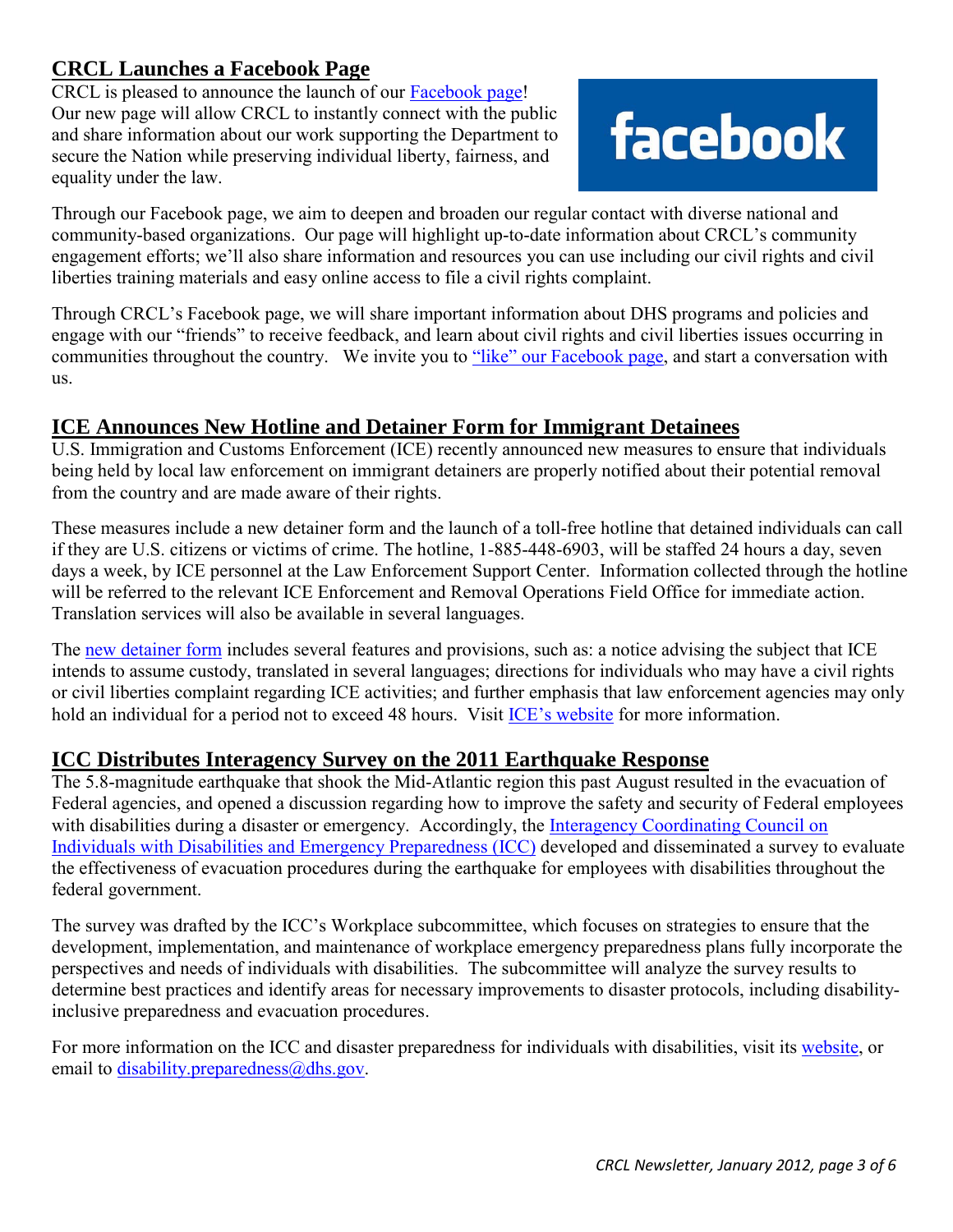# <span id="page-3-0"></span>**White House Releases Strategic Implementation Plan to Prevent Violent Extremism**

This month, the White House released the *Strategic Implementation Plan for Empowering Local Partners to Prevent Violent Extremism in the United States*. The Strategic Implementation Plan (SIP) details how the Federal government is implementing the National strategy on *[Empowering Local Partners to Prevent](http://www.whitehouse.gov/sites/default/files/empowering_local_partners.pdf)  [Violent Extremism in the United States](http://www.whitehouse.gov/sites/default/files/empowering_local_partners.pdf)*, which was released in August 2011. The SIP provides a blueprint for how the United States will build community resilience against violent extremism focused on three core areas of activity: (1) enhancing engagement with and support to local communities that may be targeted by violent extremists; (2) building government and law enforcement expertise for preventing violent extremism; and (3) countering violent extremist propaganda while promoting our ideals.



#### Read the *[Strategic Implementation Plan for Empowering Local Partners to](http://www.whitehouse.gov/sites/default/files/sip-final.pdf)  [Prevent Violent Extremism in the United States.](http://www.whitehouse.gov/sites/default/files/sip-final.pdf)*

# <span id="page-3-1"></span>**CRCL Engages with Somali-American Communities in the Twin Cities**

Over the past year, CRCL has made a significant effort to increase engagement with Somali-American communities. Experts estimate that there are nearly 100,000 people of Somali ancestry living in the U.S., with the largest concentration the Twin Cities area of Minneapolis and St. Paul, Minnesota. At the beginning of 2011, CRCL initiated its first quarterly roundtable in Minneapolis, focused on engaging this largest Somali-American community. To build on the new roundtable, CRCL recently led a joint strategic planning session with Somali community leaders and law enforcement agencies in the Twin Cities area in order to develop a strategy for combating violent extremism and a community policing model that works for both law enforcement and community members.



The day-long session included an awareness briefing led by CRCL and the National Counterterrorism Center, and presentations from DHS, the FBI Minneapolis Field Office, the local U.S. Attorney's Office, the University of Minnesota, the Minneapolis and St. Paul police departments, and several local county sheriffs' offices.

The session has already led to formation of a working group to address future law enforcement issues. Moving forward, community leaders and law enforcement agencies will work together to develop a de-radicalization curriculum and a communications vehicle (similar to [CRCL's Incident Communication Coordination Team\)](http://www.dhs.gov/xabout/structure/gc_1273873058706.shtm) that will be hosted by the local U.S. Attorney's Office. CRCL will continue to assist the community with these efforts.

# <span id="page-3-2"></span>**CRCL Submits Quarterly Report to Congress**

CRCL recently submitted its *FY 2011 Third Quarter Report to Congress*. The Report details activities of the Office during the third quarter, including information on impact assessments and data analysis of investigations involving civil rights and civil liberties, as required by section 803 of the Implementing Recommendations of the 9/11 Commission Act of 2007, 42 U.S.C. § 2000ee-1(f).

Read the *[FY 2011 Third Quarter Report to Congress](http://www.dhs.gov/xlibrary/assets/crcl-quarterly-report-fy-2011-q3.pdf)*.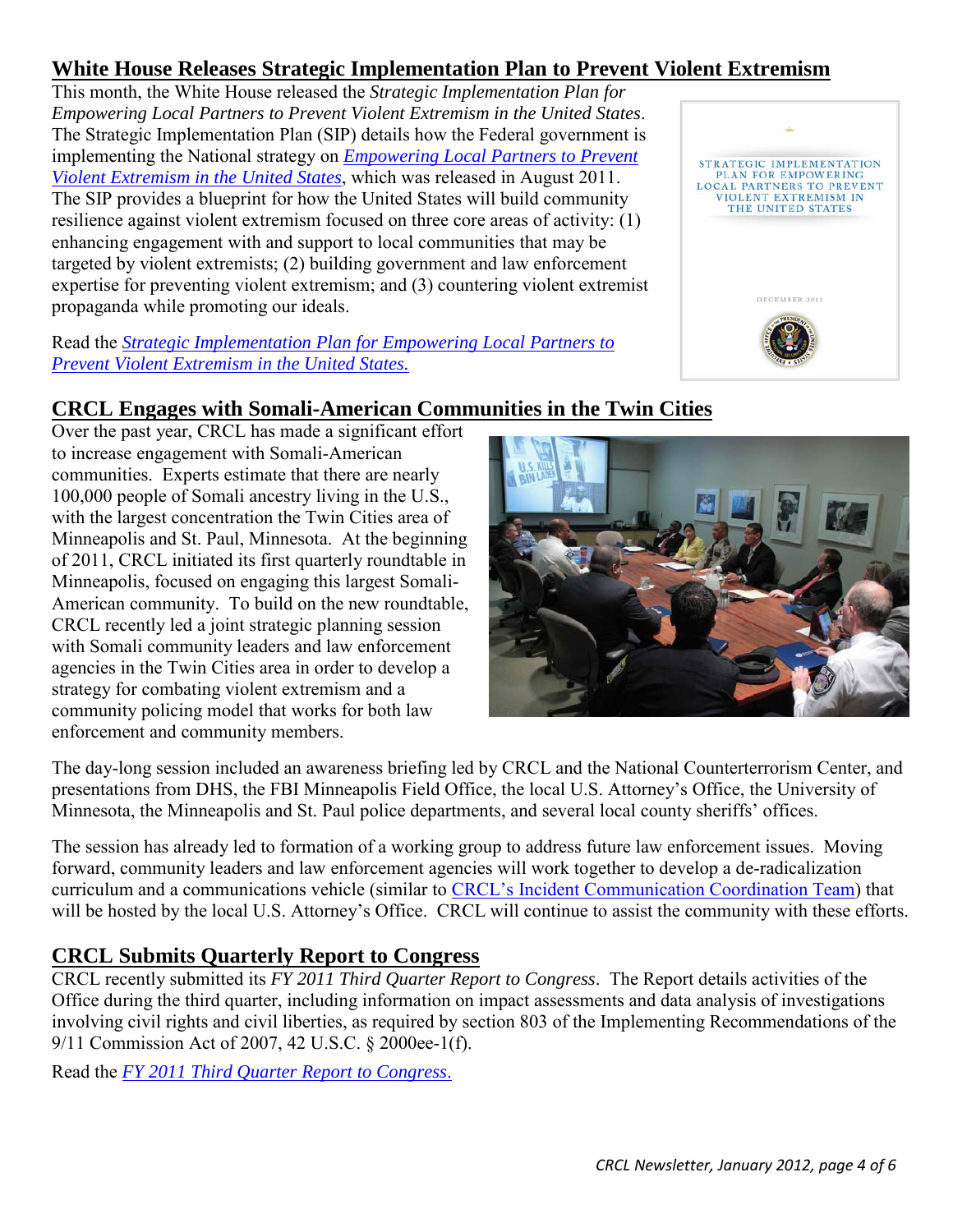# <span id="page-4-0"></span>**International Covenant on Civil and Political Rights**

Pursuant to Executive Order 13107, Implementation of Human Rights Treaties, the CRCL Officer is designated to serve as the single contact officer for DHS and is responsible for the overall coordination DHS implementation of the International Covenant on Civil and Political Rights and other human rights treaties. On December 29, 2011, the United States filed its Fourth Periodic Report to the United Nations Committee on Human Rights Concerning the International Covenant on Civil and Political Rights. The fourth periodic report, a routine update of the United States' Initial Report filed in 1994, and its last combined second and third reports submitted in 2005, describes recent legislation, case law, policies, programs, and other relevant information to update prior filings. The comprehensive report also covers a wide range of subjects, including the U.S. government's efforts to protect freedoms of speech, religion, association, peaceful assembly, and privacy.

Read the *[Fourth Periodic Report Concerning ICCPR](http://www.state.gov/g/drl/rls/179781.htm)*.

### <span id="page-4-1"></span>**TSA Cares**

The Transportation Security Administration (TSA) recently launched [TSA Cares,](http://www.tsa.gov/travelers/airtravel/disabilityandmedicalneeds/tsa_cares.shtm) a new toll-free helpline designed to assist travelers with disabilities and medical conditions. Travelers may call TSA Cares at 1-855-787- 2227 prior to traveling, to speak with a representative about screening policies and procedures for their specific disability or medical condition, and what to expect at the security checkpoint. If necessary, the representative may also refer the traveler to a disability expert at TSA who can further assist them.

TSA recommends that travelers call the helpline approximately 72 hours before arriving at the airport, so that TSA Cares can coordinate checkpoint support with a TSA Customer Service Manager located at the airport when necessary. TSA Cares will operate Monday through Friday from 9 a.m. – 9 p.m. EST, excluding federal holidays. After hours, travelers can find information about traveling with disabilities and medical needs on TSA's [website.](http://www.tsa.gov/travelers/airtravel/disabilityandmedicalneeds/tsa_cares.shtm)

In addition to the TSA Cares helpline, all travelers can also receive information through [Talk to TSA,](https://apps.tsa.dhs.gov/talktotsa/) a web-based tool that allows passengers to reach out to a TSA Customer Service Manager directly, and the TSA Contact Center, 1-866-289-9673 and [TSA-ContactCenter@dhs.gov.](mailto:TSA-ContactCenter@dhs.gov)

### <span id="page-4-2"></span>**CRCL on the Road, November – January**

### *November 10 – Atlanta, Georgia*

CRCL convened its regular community engagement roundtable with diverse ethnic and community-based organizations.

#### *November 18 – Atlanta, Georgia*

Officer Margo Schlanger spoke on a plenary panel at the National Asian Pacific American Bar Association's Annual Convention.

#### *December 9 – Detroit, Michigan*

A CRCL representative attended an ALPACT (Advocates and Leaders for Police and Community Trust) meeting.

### *December 15 – Chicago, Illinois*

CRCL convened its regular community engagement roundtable with diverse ethnic and community-based organizations.

### *November 16 – Washington, D.C.*

CRCL convened its regular community engagement roundtable with diverse ethnic and community-based organizations.

#### *December 8 – Boston, Massachusetts*

A CRCL representative attended a BRIDGES meeting.

### *December 12-14 – Washington, D.C.*

CRCL participated in a two-day conference on the U.N. Human Right Council's Resolution 16/18.

### *January 17 – Columbus, Ohio*

A CRCL representative will attend a meeting of the Somali Advisory Group.